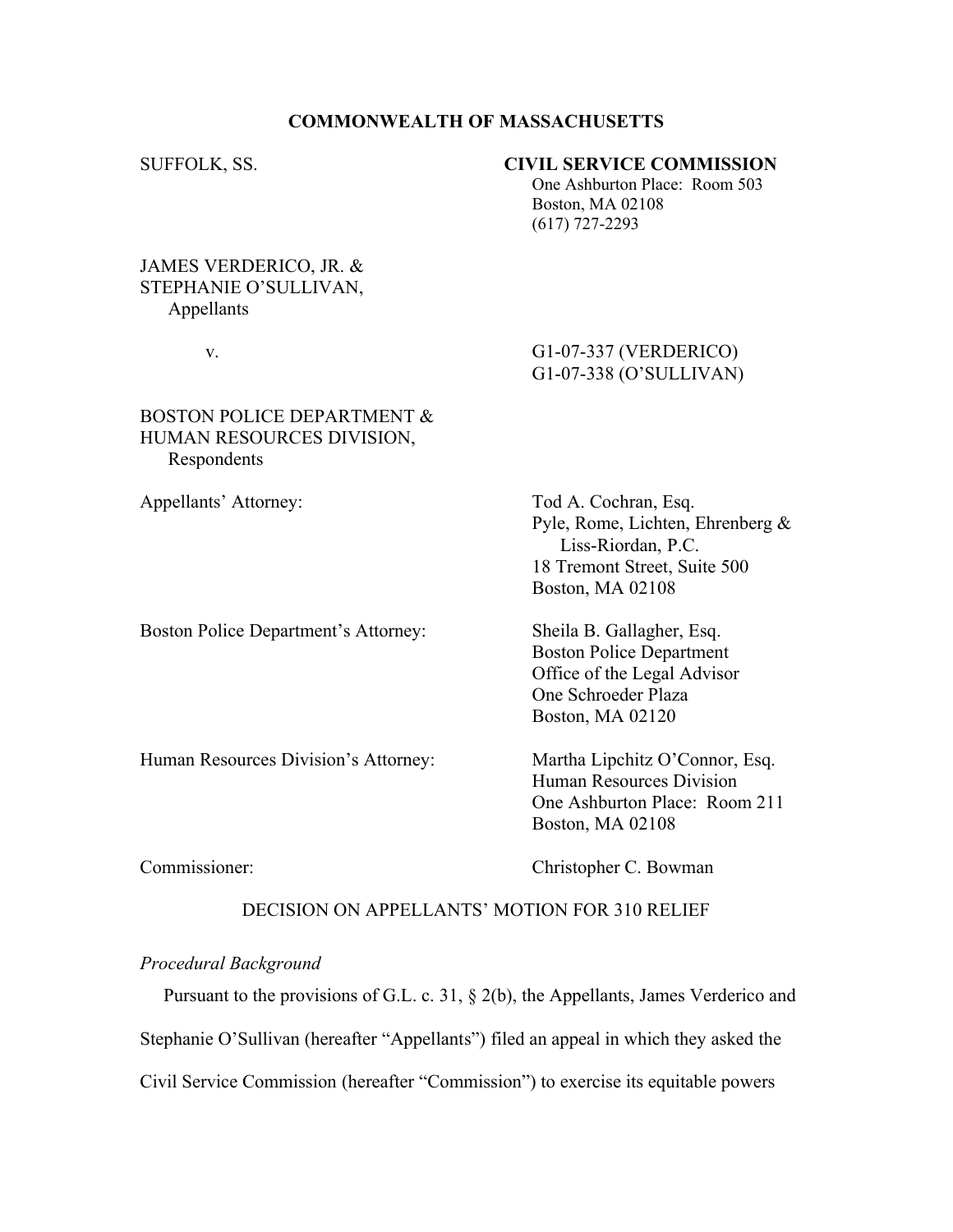pursuant to Chapter 310 of the Acts of 1993 (hereafter "310 Relief") and: 1) place the Appellants' names at the top of the next police officer certification list which the Human Resources Division (hereafter "HRD") sends to the Boston Police Department (hereafter "BPD" or "Appointing Authority"); and 2) if appointed, adjust the Appellants' civil service seniority date to June 25, 2007.

 A pre-hearing conference was conducted by the Commission on November 28, 2007 followed by a status conference on December 18, 2007. Since there are no material factual disputes, the parties agreed to brief the relevant legal issues and place the dispute before the Commission. HRD and BPD submitted their briefs to the Commission on March 5, 2008 and the Appellants submitted their brief on March 6, 2008.

#### *Factual Background*

- 1. Chapter 31 of the Massachusetts General Laws, which sets forth the rights and duties of those within the Commonwealth's civil service system, charges HRD with administering, enforcing and regulating the civil service system in accordance with civil service law  $&$  Personnel Administration Rules ("PARs").
- 2. Under this authority, HRD conducts civil service examinations for purposes of establishing eligible lists and issuing certifications for appointment to appointing authorities governed by civil service law.
- 3. Chapter 31  $\S 25$  provides the Personnel Administrator ("HRD") discretion over the creation, maintenance, expiration and revocation of an eligible list and consequently the issuance of certifications for appointment that are established from the eligible list.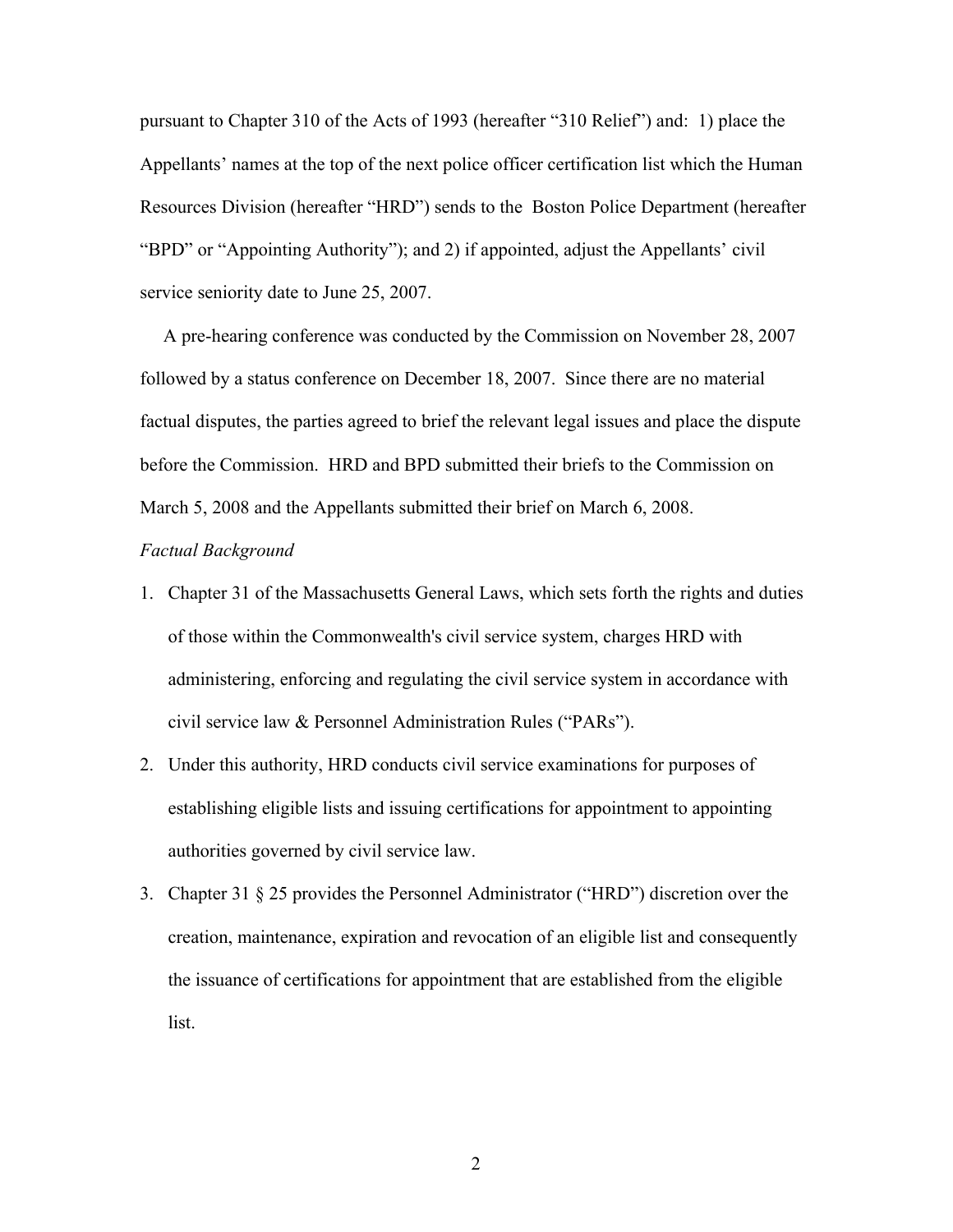- 4. An individual's eligibility, by law, is effective for a minimum of two years. It may be effective longer should HRD be temporarily enjoined by a court order from certifying names from an eligible list, in which case eligibility of persons on such list shall be extended for a period equal to the duration of such order. M.G.L. c. 31, § 25.
- 5. An eligible list contains the names of those who have passed the examination and have been ranked according to statutory preferences and examination marks and is established in accordance with time frames determined by HRD.
- 6. Open competitive examinations for public safety positions are typically held every two years.
- 7. When an appointing authority has a vacancy to fill, it must file a requisition with HRD for a certification stating, among other things, the position and the number of vacancies it wishes to fill.
- 8. Section 8 of the state's Personnel Administration Rules (PAR.08) provides that appointing authorities are given a minimum of twelve weeks in which to make and notify HRD of appointments from the names certified. According to HRD, appointing authorities may request an extension of time in which to complete the appointment process.
- 9. When the certification is issued, HRD mails applicants a civil service card instructing each applicant to appear in person at the appointing authority to sign the certification "willing to accept appointment." According to HRD, applicants typically are given eight business days from the issue date of the certification to sign the list.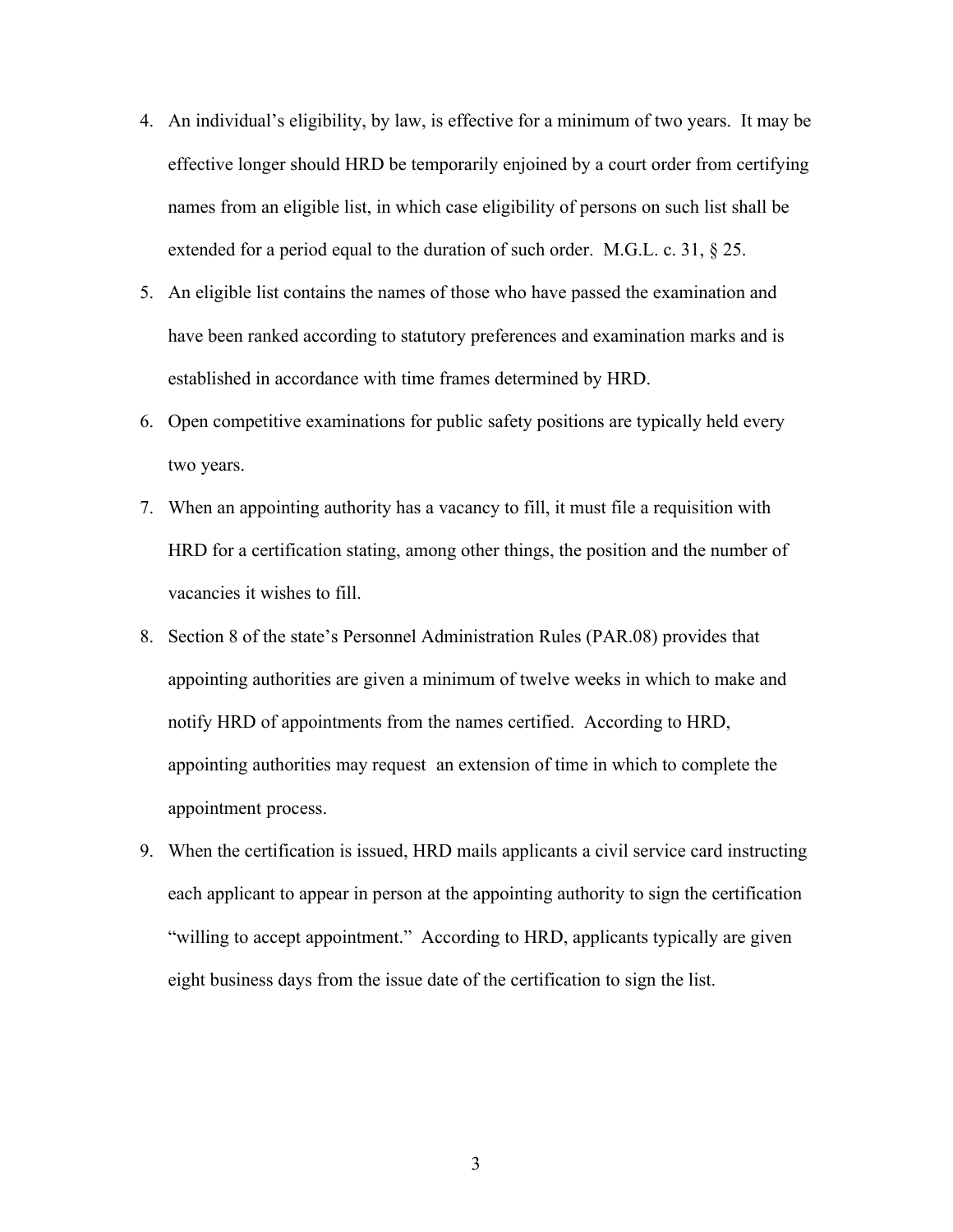- 10. After the signing deadline, the appointing authority may begin to conduct all steps of the employment process to determine whether applicants may be given a conditional offer of employment.
- 11. These steps include, but are not limited to the following: obtain, complete, and return all employment applications; hold all orientation sessions; schedule and conduct interviews; and complete extensive background and CORI screenings, as well as schedule the medical examination and the Physical Abilities Test (PAT).
- 12. Chapter 242 of the Acts of 2000, amended M.G.L. c. 31, § 58A by inserting the following: "[n]otwithstanding the provisions of any general or special law to the contrary, in any city, town or district that accepts this section, no person shall be eligible to have his name certified for original appointment to the position of firefighter or police officer if such person has reached his thirty-second birthday on the date of the entrance examination. Any veteran shall be allowed to exceed the maximum age provision of this section by the number of years served on active military duty, but in no case shall said candidate for appointment be credited more than four years of active military duty.´ The City of Boston adopted Section 58A effective November 8, 2000. (emphasis added)
- 13. On April 30, 2005, an open competitive examination was held for the position of police officer. The eligible list from the April 2005 examination was established on November 1, 2005 and revoked on October 31, 2007.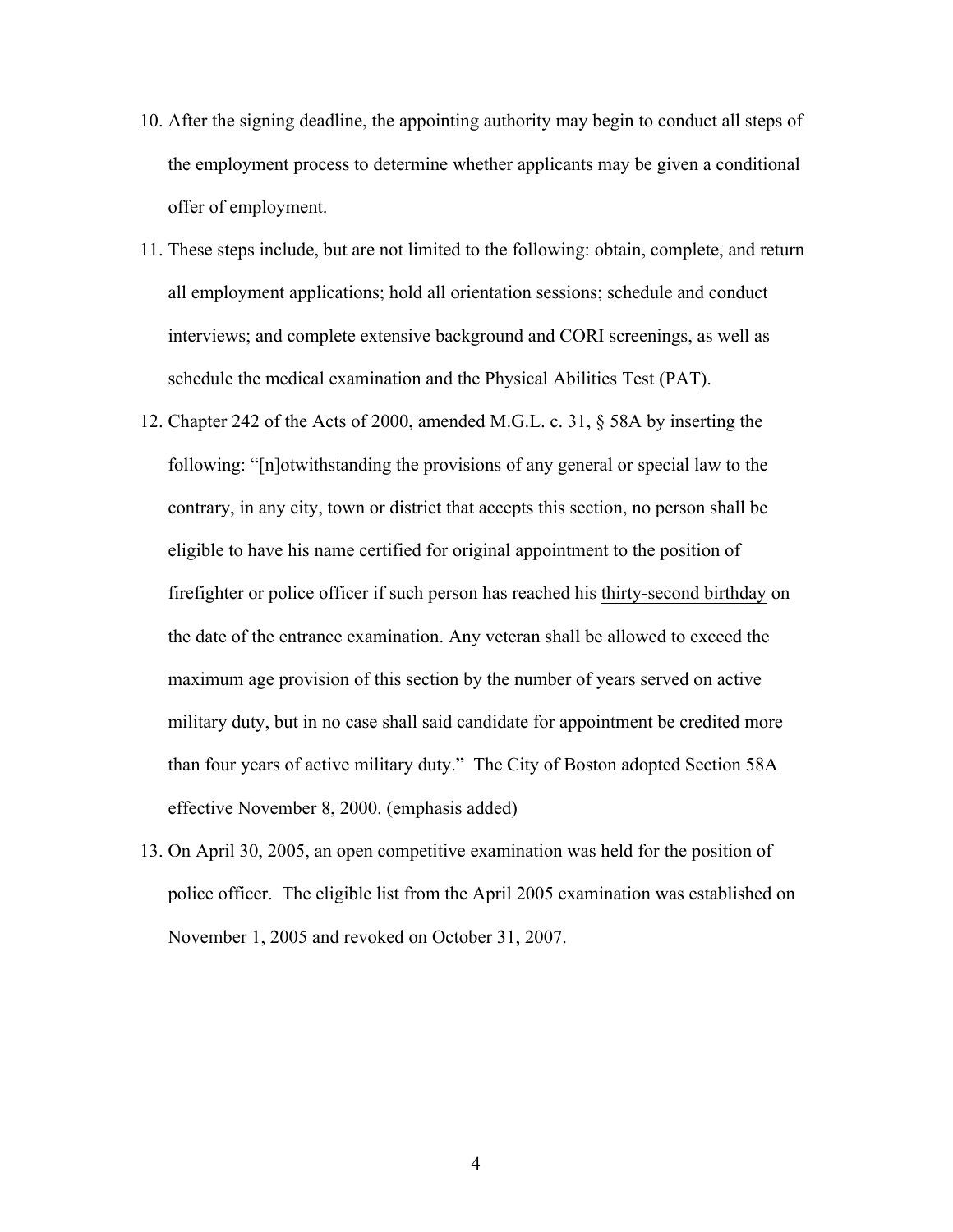- 14. James Verderico took and passed the April 2005 open competitive examination for police officer. Mr. Verderico was thirty-six (36) years old at the time of the examination.
- 15. Mr. Verderico is employed as a Harvard University police officer. He previously worked as a detective in the New York City police department. He moved back to Boston so that his son could attend Boston schools.
- 16. Stephanie O'Sullivan also took and passed the April 2005 open competitive examination for police officer. Ms. O'Sullivan was thirty-three (33) years old at the time of the examination.
- 17. Ms. O'Sullivan is a criminal investigator with the Suffolk County District Attorney's Office. She hold a masters degree in criminal justice and was a five-time member of the national hockey team and alternate on the 1998 U.S. Olympic hockey team.
- 18. On December 13, 2007, HRD received a requisition from the Boston Police Department for a certification from the open competitive eligible list to appoint seventy (70) police officers.
- 19. On January 17, 2007, HRD issued certification number 270048 containing the names of individuals eligible for consideration.
- 20. According to the Appellants, HRD and BPD had exhausted the list of city residents when it issued certification number 270048 and, therefore, this certification, contained the names of non-resident candidates.
- 21. Pursuant to G.L. c. 31, § 58A, HRD was prohibited from certifying the names of all individuals who were over the age of thirty-two (32) at the time of the April 2005 examination to the Boston Police Department on certification number 270048.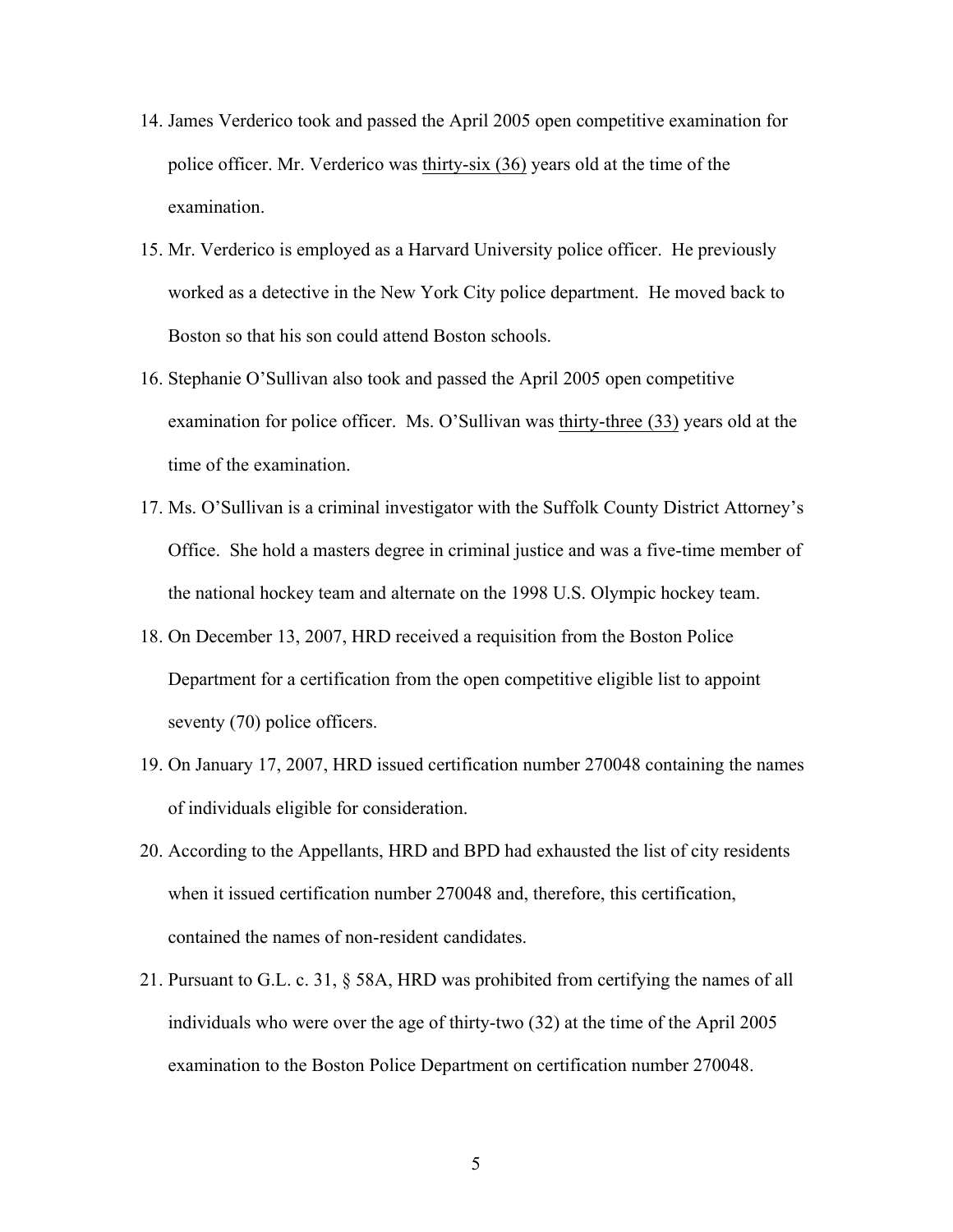- 22. Therefore, the names of Mr. Verderico and Ms. O'Sullivan did not appear on certification number 270048.
- 23. Approximately four months after HRD issued certification 270048, on April 12, 2007, the Boston Police Department notified HRD of the names of all candidates who received conditional offers of employment from certification 270048.
- 24. Approximately one month later, on May 18, 2007, the Legislature enacted Chapter 43 of the Acts of 2007, extending the maximum age requirement for police officers for the City of Boston to age forty (40). Chapter 43 of the Acts of 2007 states, "[n]otwithstanding section 58A of chapter 31 of the General Laws or any other general or special law to the contrary, no person shall be eligible to have his name certified for original appointment to the position of police officer in the city of Boston if such person has reached his fortieth birthday on the date of the entrance examination. This act shall take effect upon its passage. Approved May 18, 2007."
- 25. The next day, May 19, 2007, the Appellants took and passed the 2007 civil service examination for the position of police officer. Ms. O'Sullivan scored in the high 80's and Mr. Verderico scored in the low 90's.
- 26. Ms. O'Sullivan helped spur the above-referenced law change by organizing a meeting with the Boston City Council on April 9, 2007. As a result of that meeting, the Boston City Council began the process of urging the Massachusetts legislature to amend section 58A of chapter 31 of the general laws.
- 27. On or around May 18, 2007, HRD placed the names of those affected by Chapter 43 of the Acts of 2007 on the 2005 Boston eligible list for police officer pursuant to Chapter 43 of the Acts of 2007.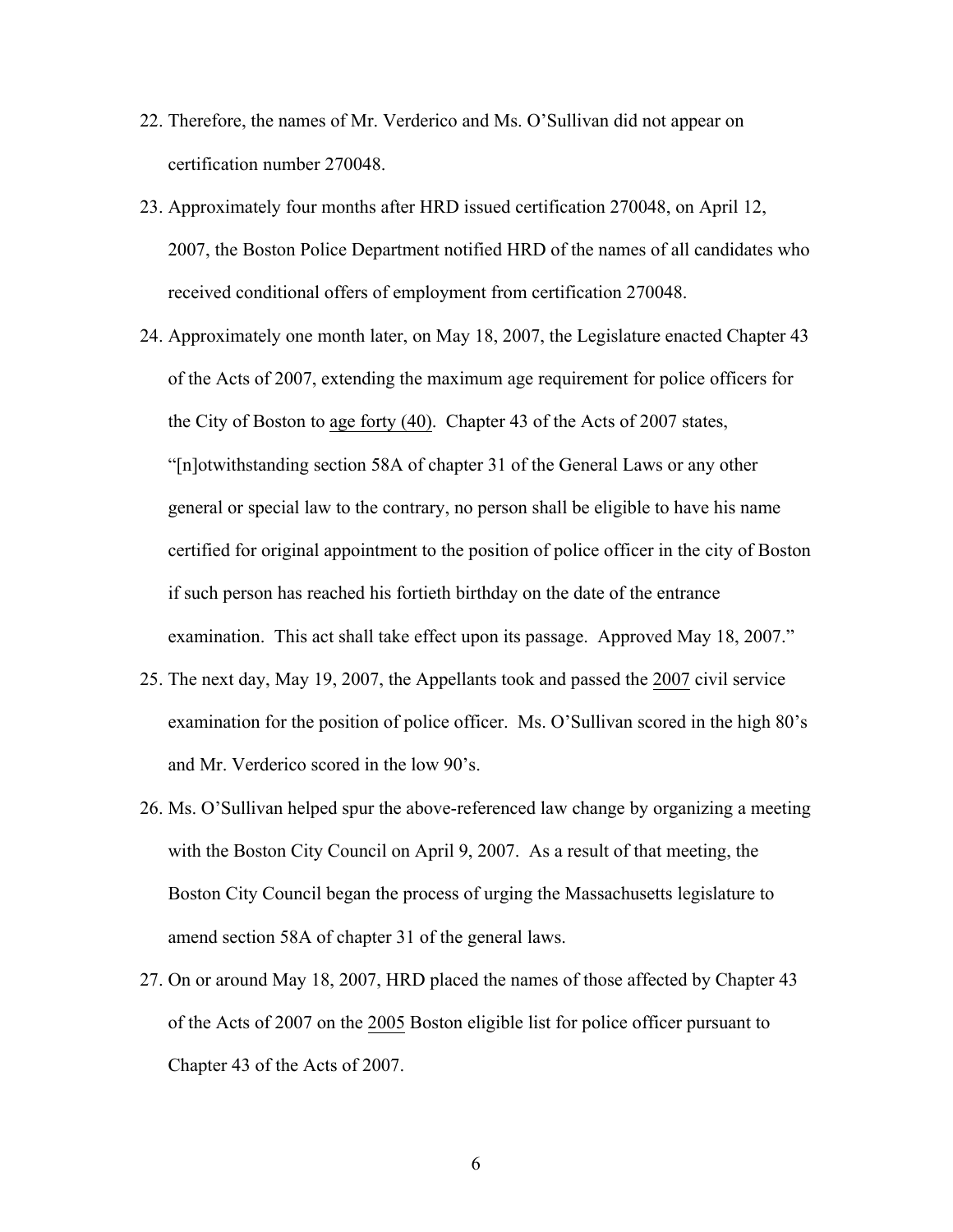- 28. HRD did not amend certification number 270048, previously issued in January 2007, to include Mr. Verderico or Ms. O'Sullivan's (Appellants) name, or the names of similarly situated individuals.
- 29. According to HRD, approximately one hundred individuals (including the two appellants) were between the ages of thirty-two (32) and forty (40) as of the April 30, 2005 open competitive examination for police officer; were not certified to Certification number 270048 issued to the Boston Police Department on January 17, 2007; were affected by Chapter 43 of the Acts of 2007, effective May 18, 2007; and would have been reached for consideration if their names had been placed on Certification number 270048.
- 30. According to the Appellants, only 60 of the above-referenced individuals were city residents and, out of the 60 residents, only 16 took the 2007 exam.
- 31. On June 25, 2007, the Boston Police Department appointed candidates from certification number 270048. This is the same day officers started the police academy.
- 32. In July 2007, BPD sought to hire an additional 55 police officers via lateral transfers from other police departments in Massachusetts, pursuant to G.L. c. 31, § 35.
- 33. The 2005 police officer eligible list expired on October 31, 2007.
- 34. The 2007 eligible list, compiled from the May 19, 2007 open competitive examination for police officer, was established on November 1, 2007.
- 35. As referenced above, the Appellants took and passed the 2007 examination. Given their scores and the high number of individuals that took the 2007 examination, it is unlikely that the Appellants will be among those reached for consideration for the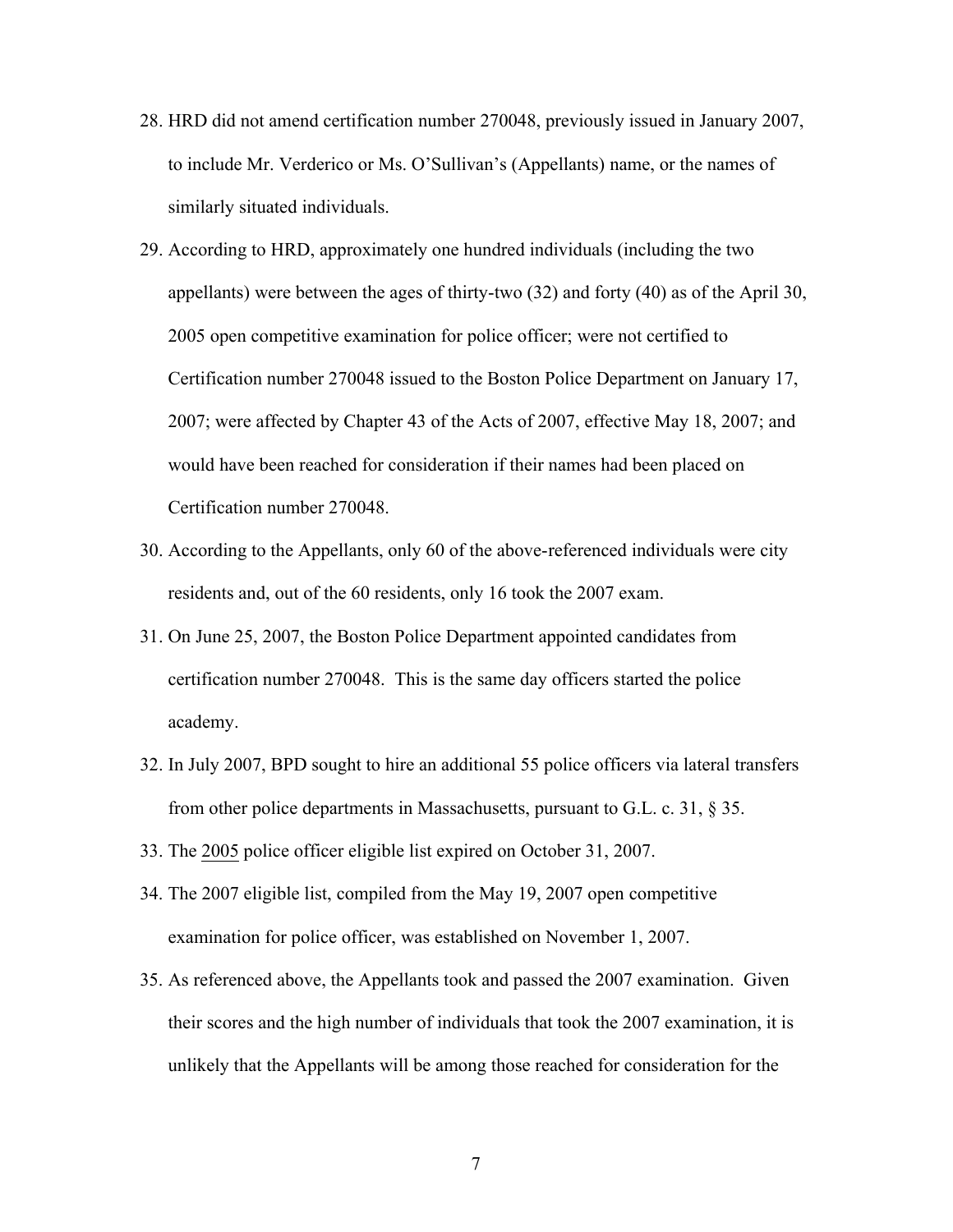position of police officer in the City of Boston during the two-year period that the 2007 eligibility list will be in effect.

### *Arguments Regarding the Intent of Chapter 43 of the Acts of 2007*

 The Appellants argue that HRD violated the clear mandate of Chapter 43 of the Acts of 2007. Specifically, the Appellants argue that, upon passage on May 18, 2007, HRD should have reviewed the names on its 2005 eligibility list to see which applicants were between the age of 32 and 40 and added their names to the outstanding certification that was issued to the Boston Police Department in January 2007.

 In support of this argument, the Appellants point to a December 12, 2007 letter sent to the Commission from Boston City Council President Maureen Feeney and Councilor Stephen Murphy, Chair of the Committee on Public Safety. This letter states in relevant part, "As soon as Chapter 43 passed, the Police Department should have requisitioned, and HRD should have certified to the Department a new list of previously aged-out  $c$ andidates  $-$  especially those who, like Stephanie O'Sullivan and James Verderico, were city residents and who scored high on the 2005 exam. Regrettably, neither the agency nor the Department ever responded to the Chapter 43 legislation...Accordingly, we respectfully request that you grant them Chapter 310 relief for the current 2007 exam.<sup>"</sup>

 The Boston Police Department, which is the Appointing Authority in this case, argues that, at the time Chapter 43 was enacted on May 18, 2007, conditional offers of employment had already been sent out in April 2007. By June 25, 2007, applicants who were eligible and passed screening requirements had begun police academy training. According to the BPD, if the Department would have added the Appellants and 100 other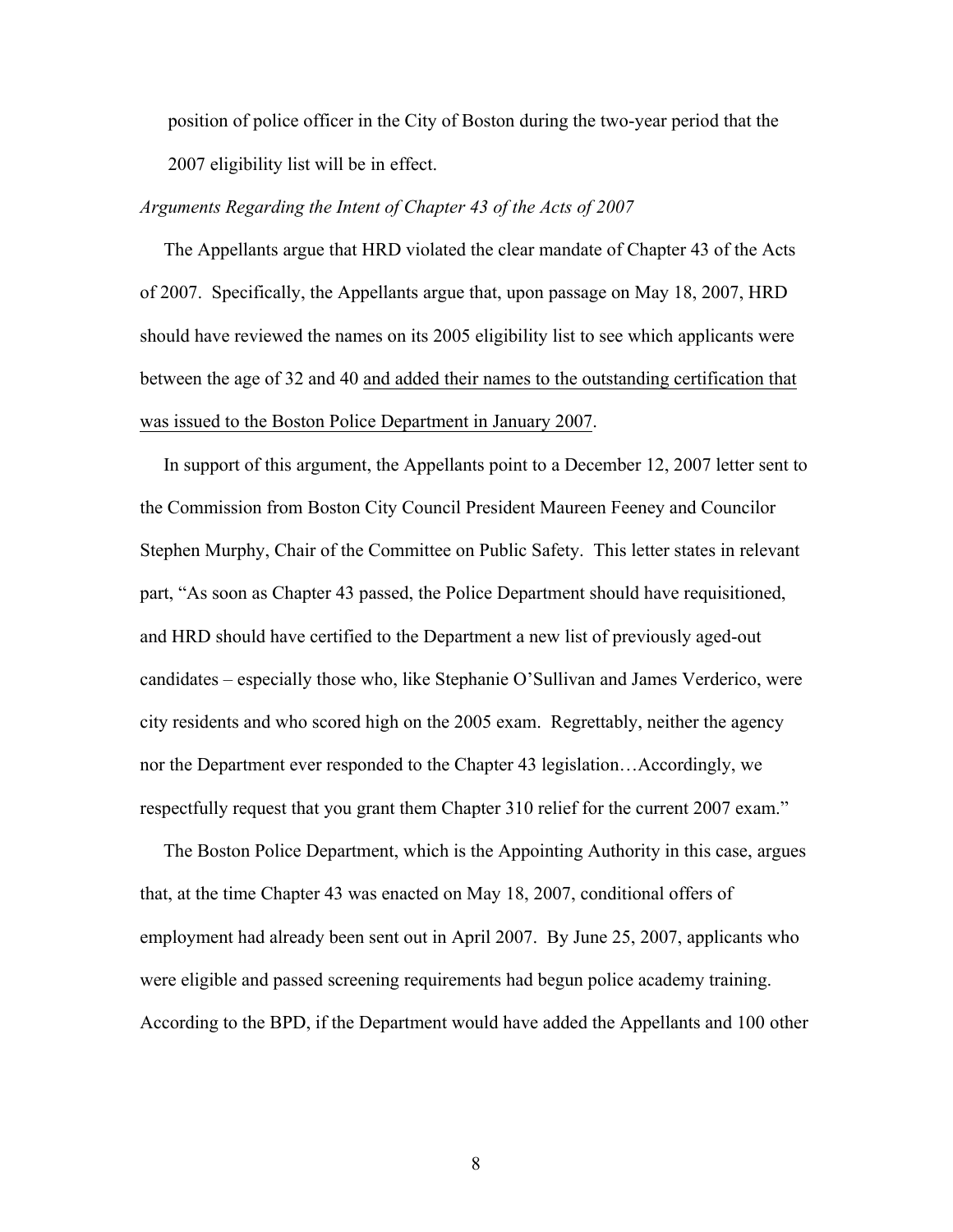similarly situated individuals to the list, the hiring process would have been delayed and may have impacted those who received conditional offers.

 Moreover, HRD argues that the clear intent of Chapter 43 was to raise the age of eligible applicants to be considered for appointment as a police officer in the City of Boston from 32 to 40 and that the Appellants, both under the age of 40, now appear on the 2007 eligible list. According to HRD, if the Legislature had intended that the names of all individuals who were between the ages of 32 and 40 be placed on existing certifications as well as future certifications for consideration as a police officer in the City of Boston, it would have so stated.

## *Arguments regarding whether the Appellants are persons aggrieved*

The Commission has the authority "to hear and decide appeals by a person aggrieved by any decision, action or failure to act by the administrator..." G.L. c. 31  $\S$  2(b). A person is defined as aggrieved when "such person has made specific allegations in writing that a decision, action, or failure to act on the part of the administrator was in violation of this chapter, the rules or basic merit principles promulgated thereunder and said allegations shall show that such person's rights were abridged, denied or prejudiced in such a manner as to cause actual harm to the person's employment status."  $\underline{Id}$ . HRD and the BPD argue that the Appellants are not persons aggrieved as they received the benefit expressly provided by the Legislature through the clear language of Chapter 43. According to HRD, Chapter 43 did not instruct that the names of those between the age of thirty-two and forty at the time of the examination to be placed on an existing certification. The Appellants, according to HRD, received the benefit that the Legislature clearly provided them; their names appear on the current eligible list and they have the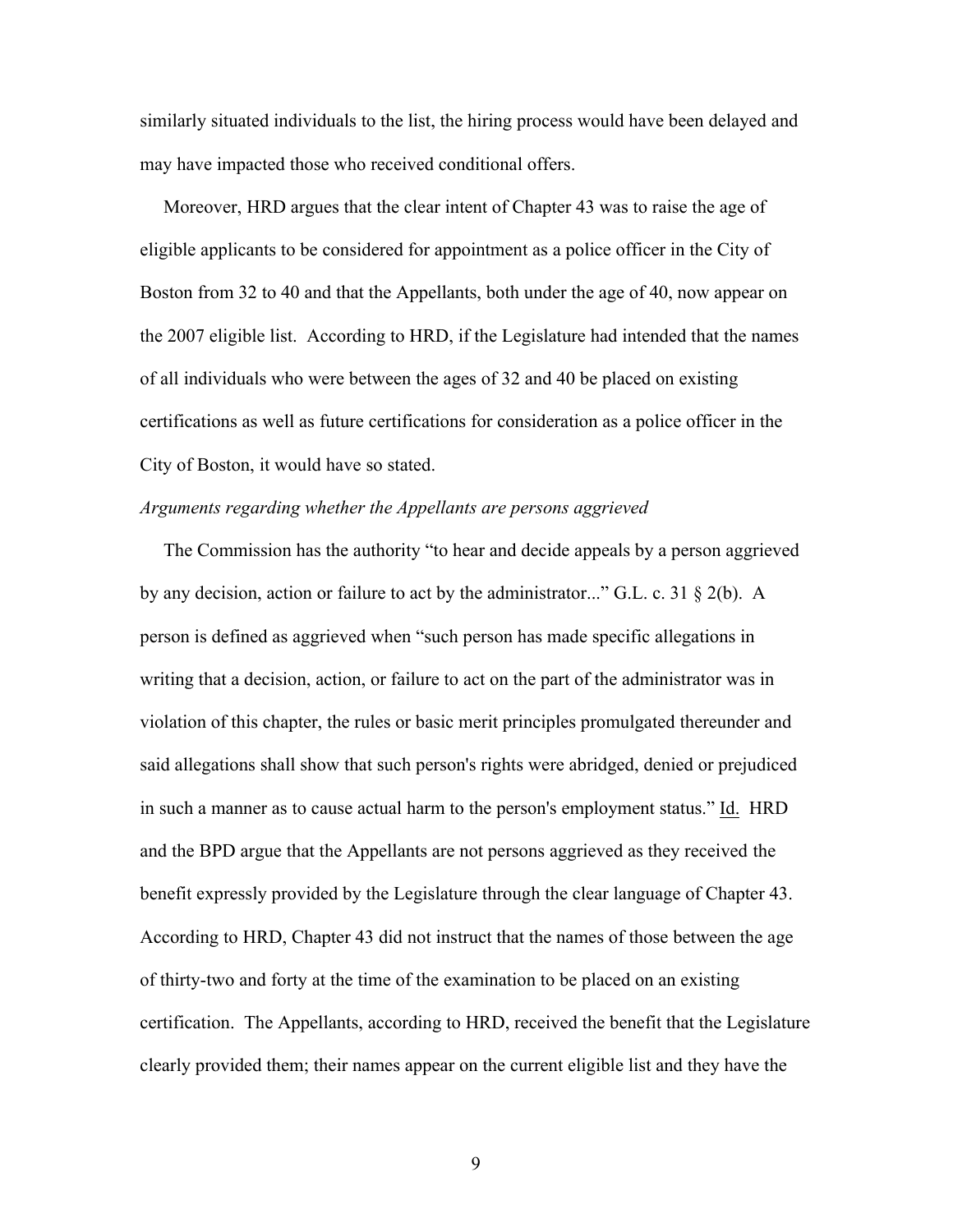opportunity to be certified for consideration for appointment from the current eligible list. As such, HRD argues that the Appellants are not persons aggrieved under the law.

 Chapter 310 of the Acts of 1993 allows the Commission to provide relief only if the individual has been prejudiced through no fault of his own. According to the Appellants, the Appellants were prejudiced by HRD's failure to certify their names to the Boston Police Department after May  $18<sup>th</sup>$ , when Chapter 43 became law. Again according to the Appellants, if HRD had added their names to the certification list previously issued to the Boston Police Department in January 2007, they could have been considered for employment based on their scores from the 2005 civil service exam. Instead, according to the Appellants, they must now wait and hope that their names will be reached off the 2007 list before it expires.

# *Appropriateness of relief being sought*

 The Appellants argue that the relief being sought is limited in scope and falls within the Commission's jurisdiction because its discretionary power to take action for remedial reasons under Chapter 310 is very broad, citing Certain Boston Municipal Police Officers and Sergeants v. City of Boston, G-06-113 (2006).

Further, the Appellants argue that, contrary to HRD's argument that there are 100 "similarly situated" individuals, there are actually only 16 individuals who are similarly situated to the Appellants . According to the Appellants, of the 100 applicants from the 2005 exam who were between the ages of 32 and 40 who were not certified on the list HRD sent to the BPD in January 2007, only 60 of those names were city residents and many of those 60 did not take the 2007 exam.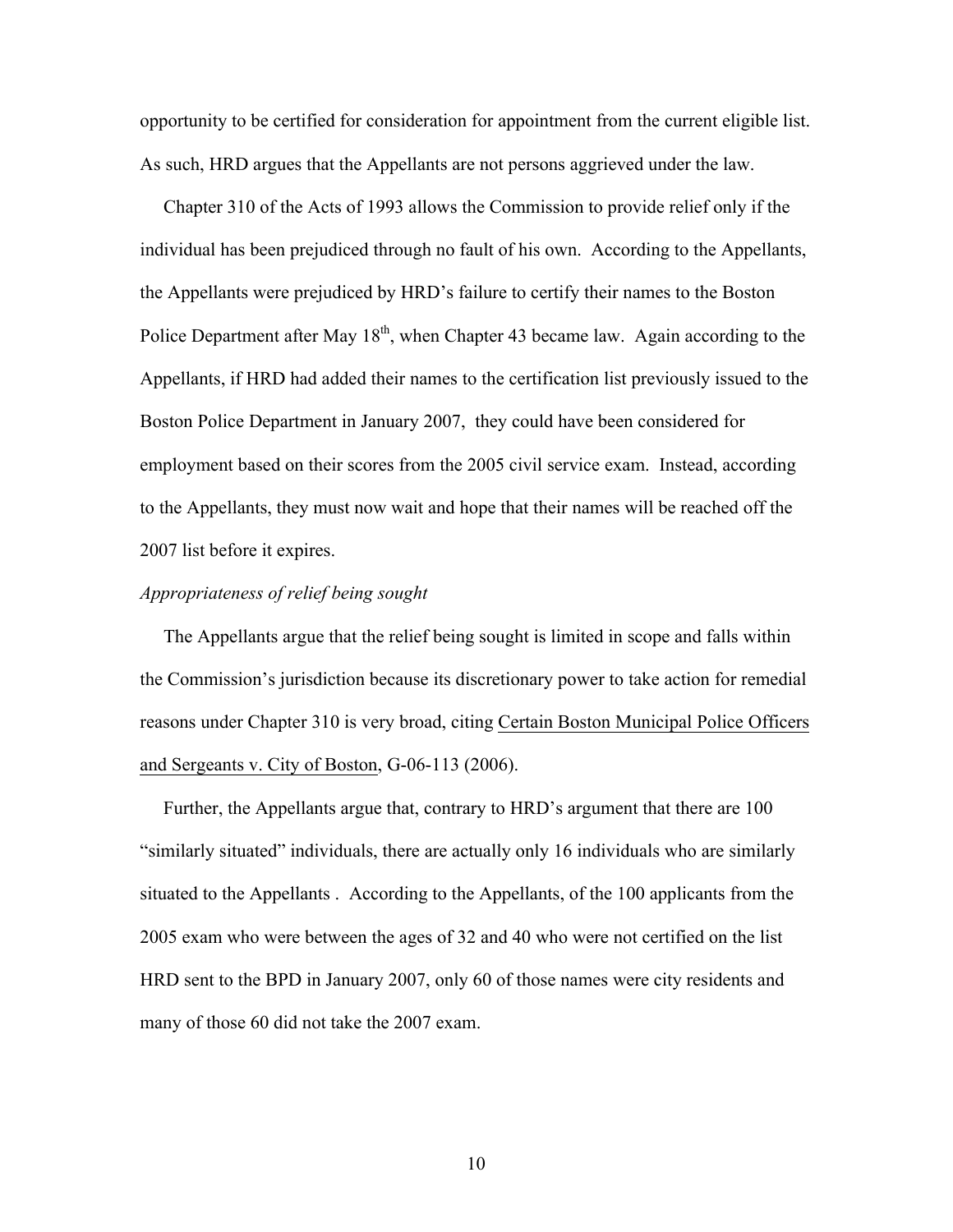Finally, the Appellants cite various public policy reasons for granting the relief requested.

### *Conclusion*

 Several hundred individuals are ranked higher than the Appellants on the current civil service eligibility list that will be used to fill vacancies within the Boston Police Department over the next two years. These rankings were established based on the scores of individuals, including the Appellants, who took the 2007 civil service exam for the position of police officer, and other factors, including statutory preferences granted to veterans. It appears that neither of the Appellants is ranked high enough on the current eligibility list to be reached for consideration in the current hiring cycle. As part of the instant appeal, the Appellants are asking the Commission, pursuant to Chapter 310 of the Acts of 1993, to place them at the top of the current eligibility list.

 The Appellants argue that such relief is warranted as, according to them, they were prejudiced through no fault of their own during the most-recently concluded hiring cycle, which was based on an eligibility list generated from the 2005 civil service exam.

 In 2005, the Appellants both took and passed the civil service exam for the position of police officer. At the time they took the 2005 civil service exam, however, HRD was statutorily prohibited from adding anyone to the eligibility list if they were older than age 32 at the time of the exam. It is undisputed that both of the Appellants were over age 32 at the time of the 2005 civil service exam.

 Over the next two years, the Boston Police Department requisitioned several certifications from HRD to hire new police officers. Upon each request for a certification, HRD issued a certification to the BPD using the eligibility list in place at the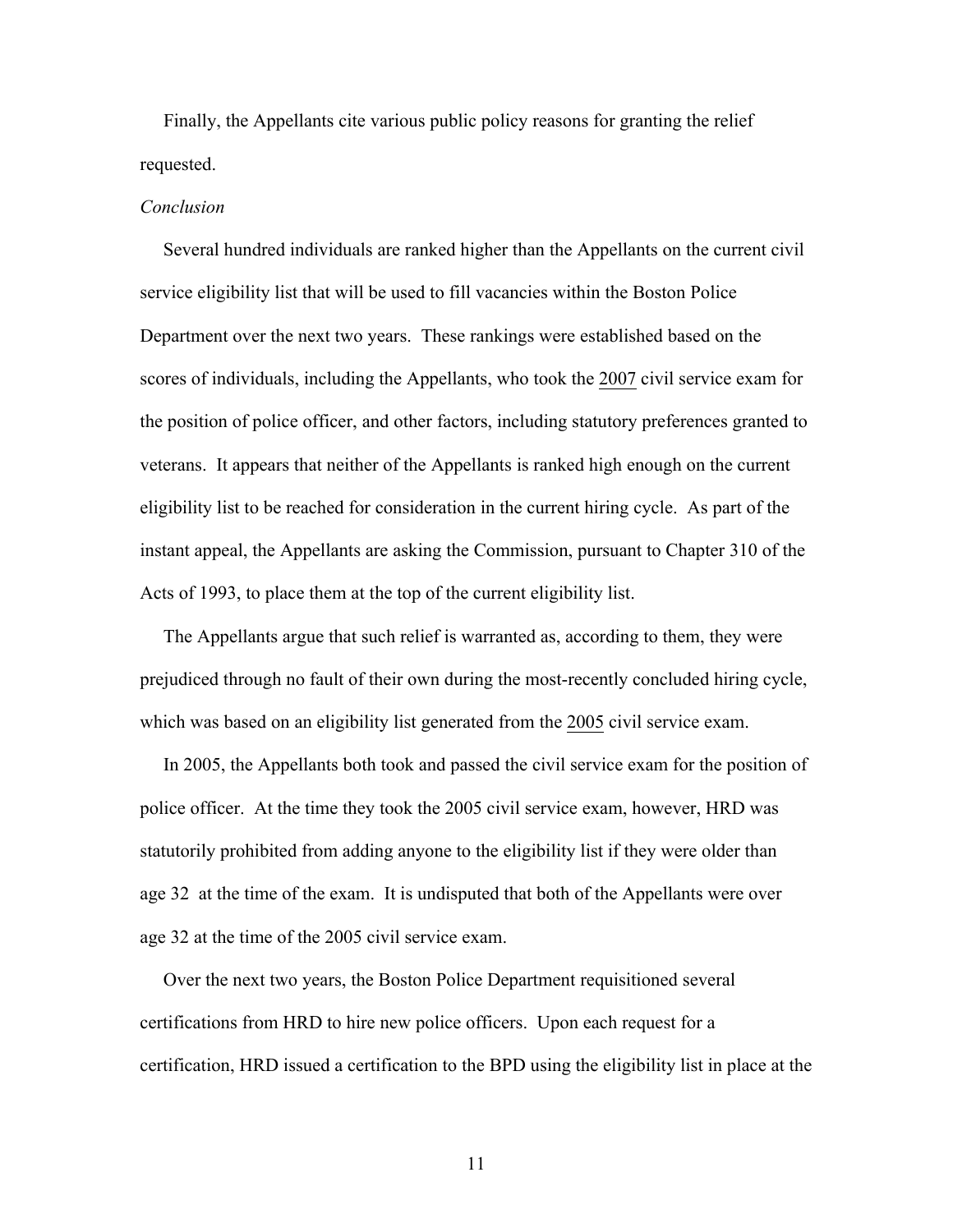time the certification was requested. In January 2007, the BPD requested a certification for the purpose of hiring 70 police officers. HRD, using the eligibility list in place at the time, prepared and issued a certification to the BPD. Neither James Verderico or Stephanie O'Sullivan, the Appellants in the instant matter, were included on this certification, or previous certifications, as their names were not included on the eligibility list at the time due to the fact that both of the Appellant were over age 32 at the time of the 2005 exam.

 On May 18, 2007, one day prior to the 2007 civil service exam for police officer, the Legislature passed Chapter 43 of the Acts of 2007, which stated,

 [n]otwithstanding section 58A of chapter 31 of the General Laws or any other general or special law to the contrary, no person shall be eligible to have his name certified for original appointment to the position of police officer in the city of Boston if such person has reached his fortieth birthday on the date of the entrance examination. This act shall take effect upon its passage. (emphasis added)

 As of May 18, 2007, Chapter 43 effectively raised the age level of applicants who could be certified for consideration as a police officer in the City of Boston from thirtytwo to forty.

 The Appellants argue that the new law provided them the right to be certified to, and considered from, a certification issued prior to the passage of Chapter 43. Since HRD did not take this action, the Appellants argue that they were prejudiced through no fault of their own thus warranting the relief being sought in their instant appeal. The Commission concludes that such relief is not appropriate or warranted for the reasons discussed below.

 The Appellants are not aggrieved persons and were not prejudiced as they have received the benefits intended by Chapter 43 of the Acts of 2007. The clear intent of the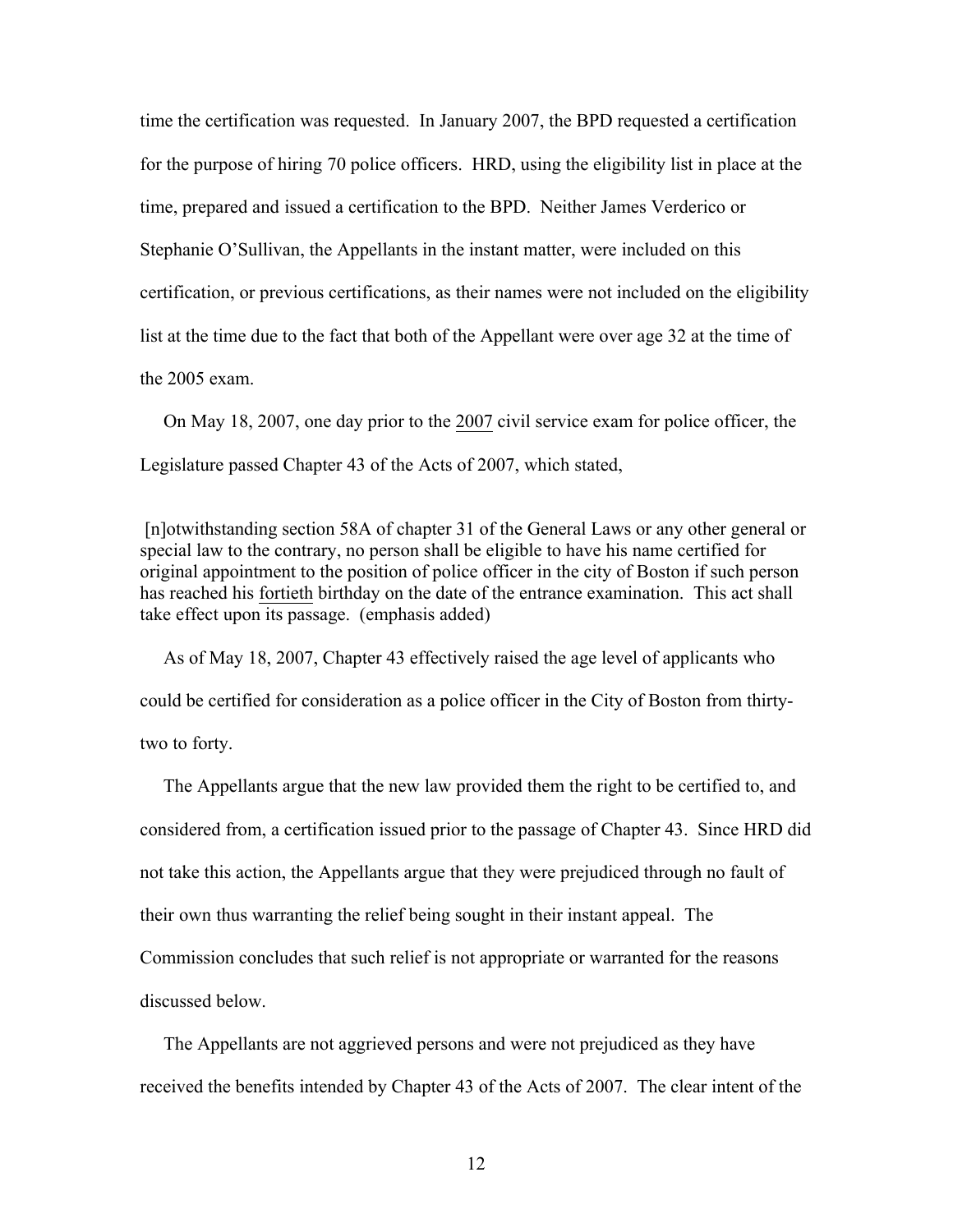legislation, enacted one day prior to the 2007 civil service exam for the position of police officer, was to raise the age of eligible applicants to be considered for appointment as a police officer in the City of Boston from thirty-two to forty. The Appellants, both under the age of forty, now appear on the 2007 eligible list as a result of the passage of Chapter 43.

 The Commission agrees with HRD that, if the Legislature had intended that the names of all individuals who were between the ages of thirty-two and forty be placed on certification lists already issued, it would have so stated. The Legislature was quite capable of stating that Chapter 43 shall be applied to outstanding certifications. The Legislature, however, did not state this. Therefore, this Commission may "not add words to a statute that the Legislature did not put there, either by inadvertent omission or by design." Commonwealth v. Callahan, 440 Mass, 436, 443, 799 N.E.2d 113 (2003), quoting Commonwealth v. McLeod, 437 Mass. 286, 294, 771 N.E.2d 142 (2002), and cases cited.

 Further, any attempt by HRD, upon passage of Chapter 43 in May 2007, to retroactively update the certification issued to the BPD in January 2007, would have been arbitrary and capricious. At the time Chapter 43 was enacted by the Legislature on May 18, 2007, the BPD had already screened and offered conditional offers of employment to those applicants that were chosen from the certification list in question. By June 25, 2007, applicants who were eligible and passed screening requirements began their first day of training in the local police academy. Had HRD retroactively updated the January 2007 certification, the ongoing hiring process would have been undoubtedly delayed and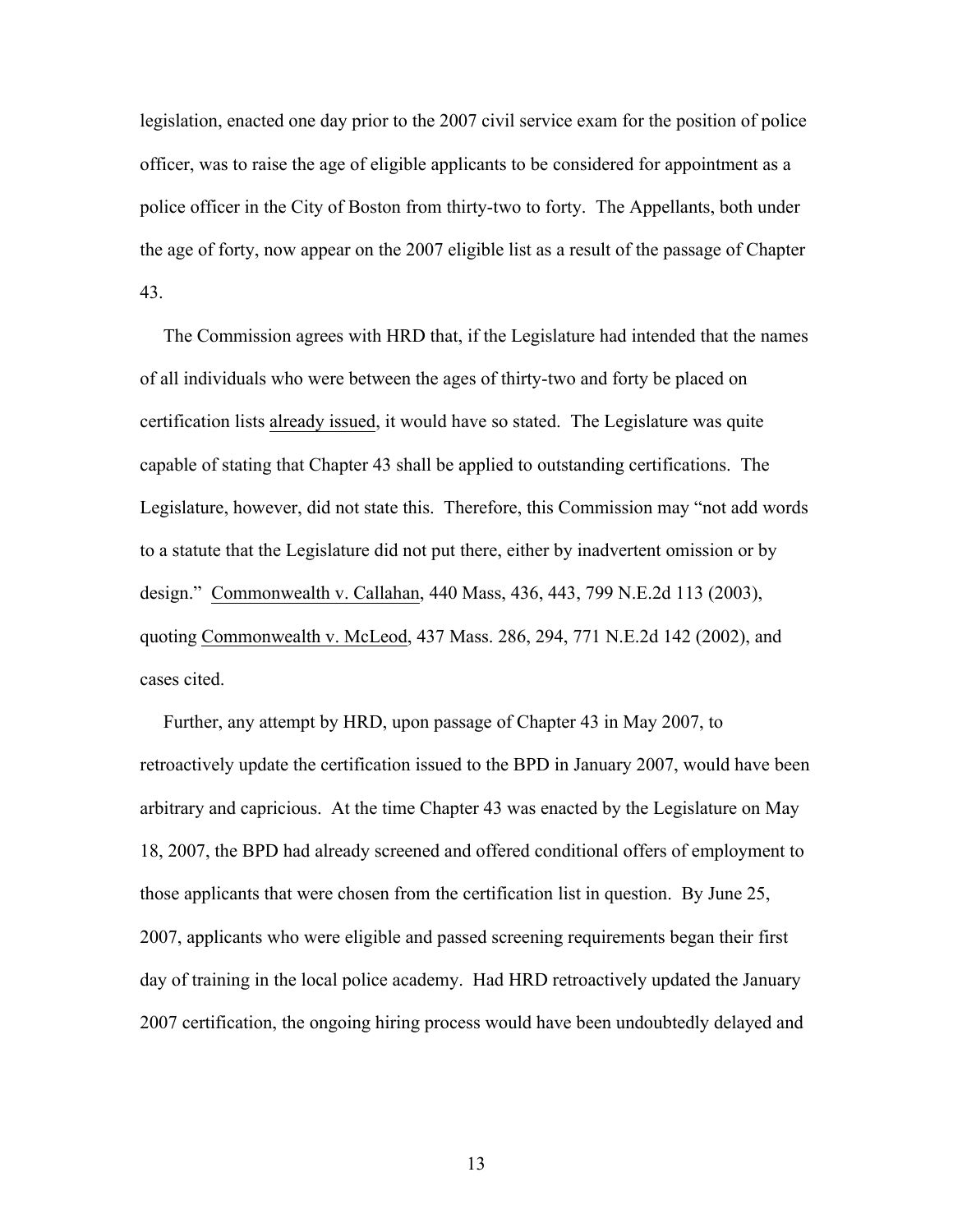negatively impacted those individuals who had already received conditional offers of employment.

The Appellants' reference to lateral transfers that were requested by the BPD and approved by HRD after the passage of Chapter 43 is somewhat of a red herring. G.L. c. 31, § 35 grants permanent civil service employees, including police officers from different departments, the right to seek a transfer from one civil service position to another. These transfers are made at the discretion of the Appointing Authority, with the approval of HRD, and can be made regardless of whether there is an active eligibility list upon which a certification could be issued by HRD. Chapter 43 made no change to this section of the statute pertaining to lateral transfers and the BPD's actions in this regard were consistent with applicable civil service law.

 Finally, the Appellants argue that the Commission should grant the relief being sought for public policy reasons, specifically citing correspondence sent to the Commission from the Boston Police Patrolmens' Association and the President of the Boston City Council, expressing their support for putting the Appellants at the top of the current eligibility list. While the Commission agrees that the two Appellants appear to be exemplary candidates, the Commission respectfully does not agree that they should be placed at the top of the current eligibility list, ahead of others who scored higher on the 2007 exam and/or received a statutory veteran preference.

First, there are 100 applicants similarly situated to the Appellants. The Appellants' argument that the Commission should not consider non-residents and/or those applicants who did not re-take the test in 2007 among the 100 similarly situated individuals is off the mark. It is undisputed that by January 2007, non-residents had already become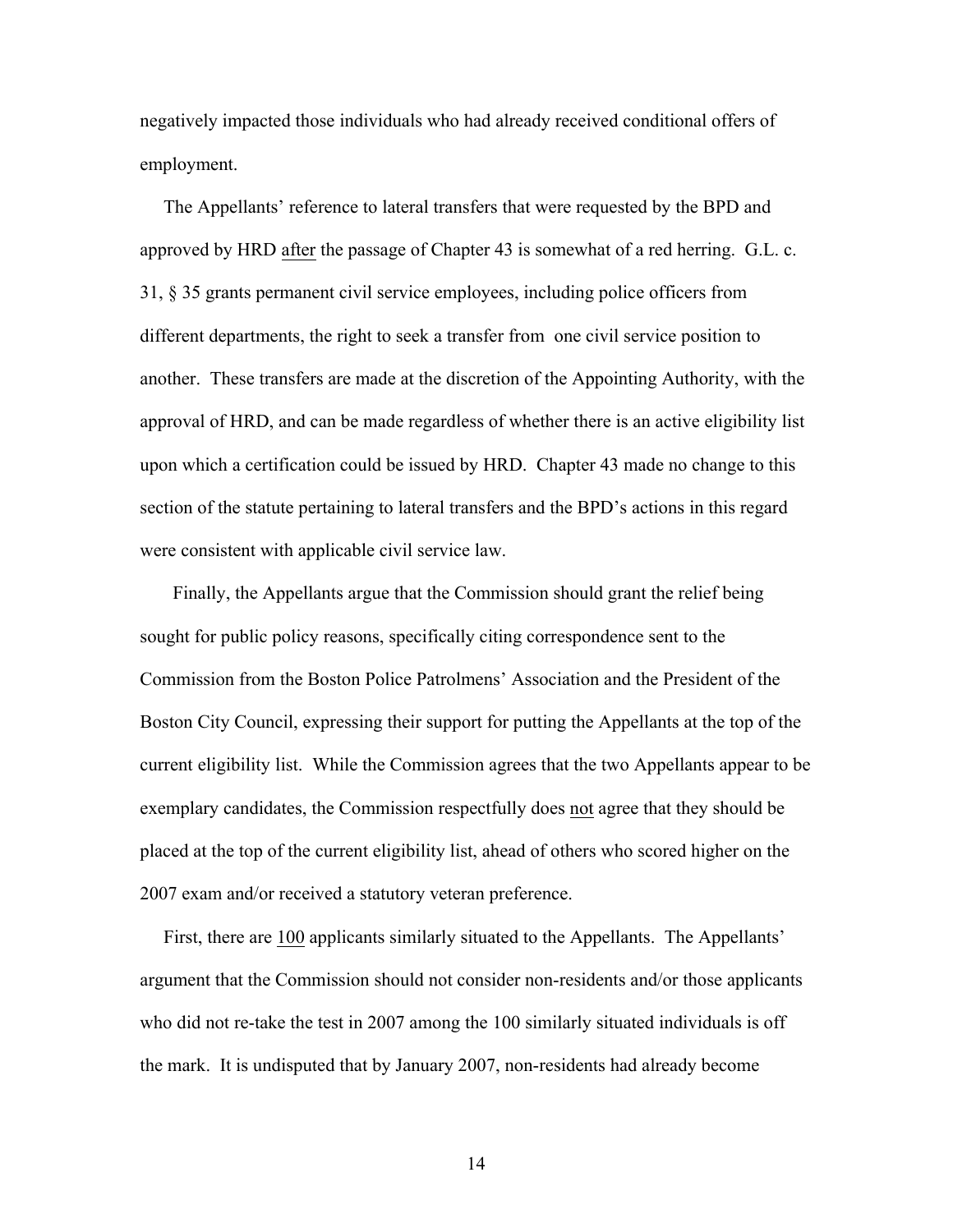reachable off the 2005 list. Further, had those 2005 test takers between age 32 and 40 known that simply taking and passing the 2007 civil service exam would make them eligible to be placed at the top of the eligibility list, they may very well have decided to take the 2007 exam, as the Appellants did. In regard to the instant appeal, therefore, they must be considered similarly situated individuals. Therefore, any relief granted by the Commission, including placing the names of the Appellants at the top of the current eligibility list, would also have to be granted to the 100 similarly situated individuals. Even after considering that a percentage of these 100 applicants would fail all or part of the screening process, the relief being sought would prevent or delay dozens of other applicants currently ranked higher than the Appellants from becoming Boston police officers. Given the facts in this particular case, this would be fundamentally unfair and inconsistent with the tenets of basic merit principles.

For all of the above reasons, the Appellants' request for relief under Docket Nos. G1-07-337 and G1-07-338 is denied and the appeals are hereby *dismissed.*

Civil Service Commission

 $\mathcal{L}_\text{max}$ 

Christopher C. Bowman Chairman

By vote of the Civil Service Commission (Bowman, Chairman; Guerin, Henderson, Marquis and Taylor, Commissioners) on March 27, 2008.

A true record. Attest:

#### Commissioner

Either party may file a motion for reconsideration within ten days of the receipt of a Commission order or decision. The motion must identify a clerical or mechanical error in the decision or a significant factor the Agency or the Presiding Officer may have overlooked in deciding the case. A motion for reconsideration